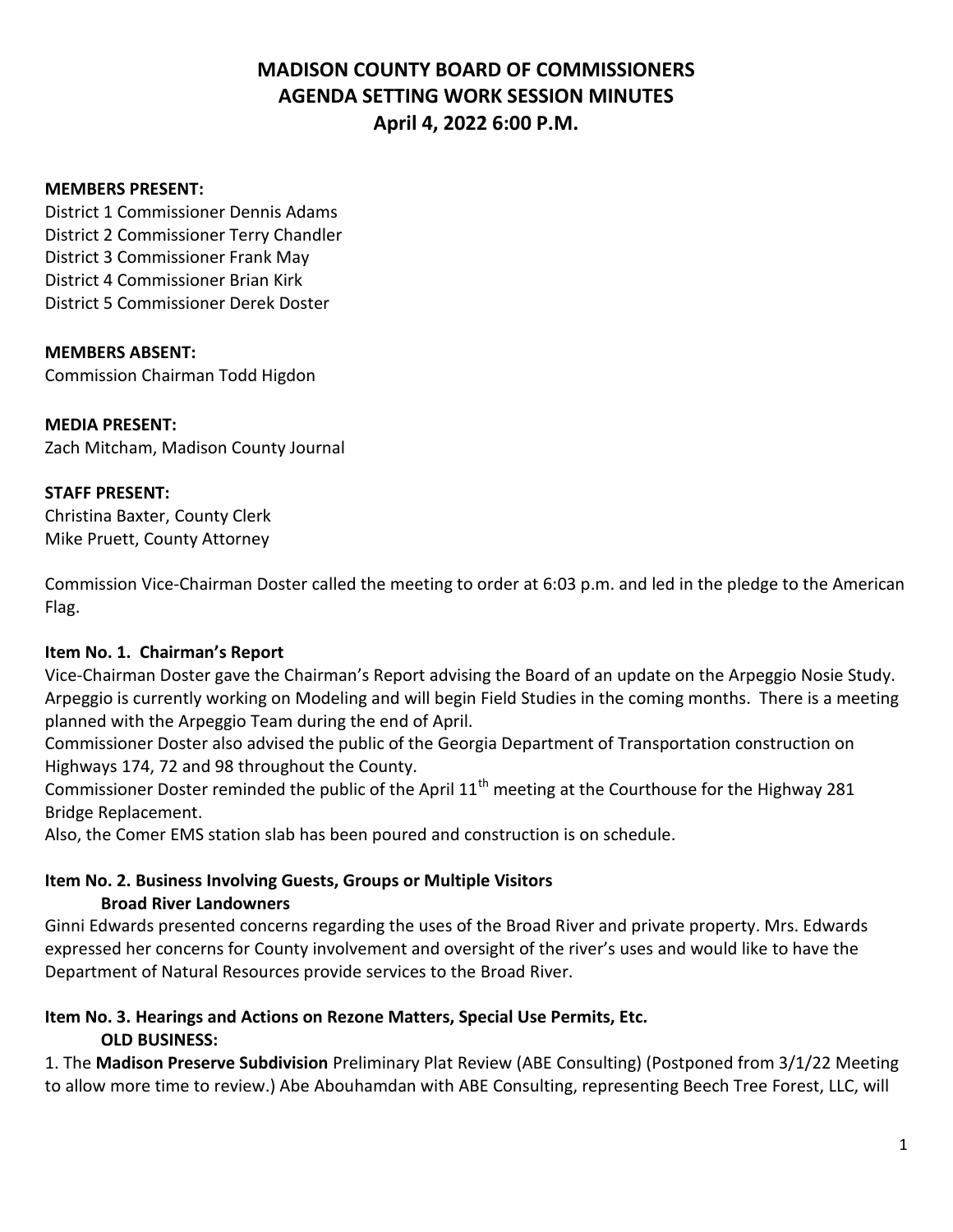be presenting the preliminary plat for review for the major subdivision that was approved by the Board of Commissioners on 9/13/21 with conditions. **District 5.**

Planning and Zoning Commission Chairman Scott explained the Preliminary Plat Review request and stated Planning and Zoning Commission voted six to zero to approve.

Vice-Chairman Doster asked if anyone would like to speak in favor of the request. Mr. Abe Abouhamdan spoke in favor of.

Vice-Chairman Doster asked if anyone would like to speak in opposition of the request. No one came forward.

The Board discussed the easement width around the pond for lots 59 and 60 to be increased to 50 foot. The Board discussed lots 42-47 unbuildable acreage to not be included in the lot sizes.

The Board discussed the current road standards and conditions for this phase of Madison Preserve. The Board discussed lots 12, 13 and 14 property line to be 50 feet off of the creek and for all lot sizes to be reconfigured to be conforming to the Planning and Zoning Ordinance regarding useable land, waterways and bodies of water. Board discussion continued with County Attorney, Mike Pruett council. The Board discussed postponing the review and remitting back to County staff for review to have all lots in compliance with the Zoning Ordinance and Subdivision Regulations.

On motion by Commissioner Chandler and second by Commissioner Kirk the Board voted to table for 30 days the Preliminary Plat Review. The voted was as follows: Commissioner Adams, Chandler, May, Kirk and Doster voted YES to table the review for 30 days.

### **NEW BUSINESS:**

1. **Mark Whitfield** is requesting to rezone his 5-acre property from A2 to RR to cut off two acres with existing home to sell. The remaining three acres will be used for pasture area and it adjoins property that he owns. The property is located at 1399 Neese Commerce Rd on map 12, parcel 167, in **District 1.**

Planning and Zoning Commission Chairman Scott explained the rezone request and stated Planning and Zoning Commission voted six to zero to approve.

Vice-Chairman Doster asked if anyone would like to speak in favor of the request. Mr. Mark Whitfield spoke to the Board and withdrew his request prior to any action by the Board.

2. **Jay Pridgen and Hunter Downing** with Capital Resource Management are requesting to rezone their 17.83 acre property from A2 to R1 to subdivide into (11) 1.5-acre lots for a major subdivision. The property is located on Diamond Hill Colbert Rd on map 58, parcel 47, in **District 5**.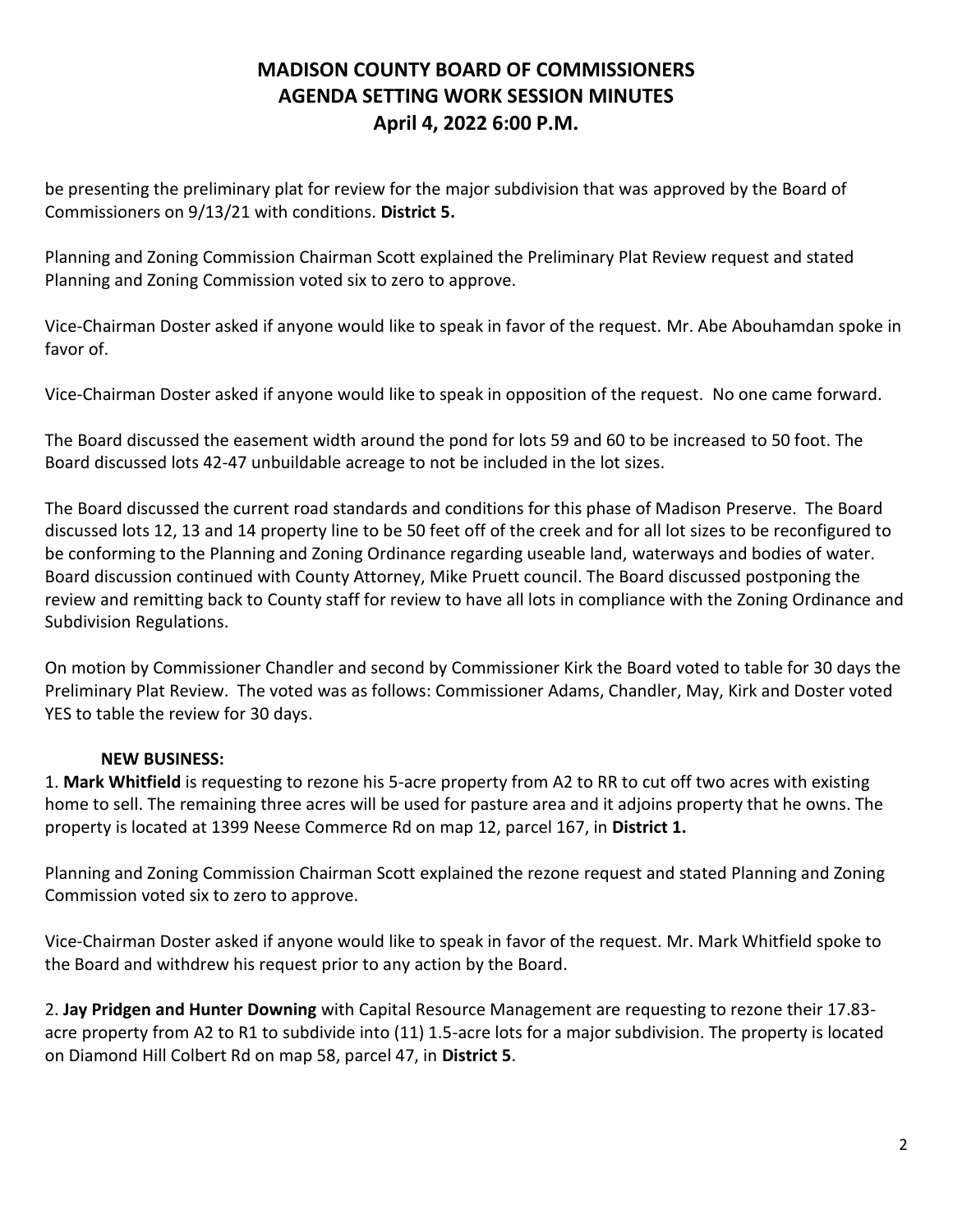Planning and Zoning Commission Chairman Scott explained the rezone request and stated Planning and Zoning Commission voted six to zero to approve.

Vice-Chairman Doster asked if anyone would like to speak in favor of the request. Ms. Hunter Downing spoke in favor of.

Vice-Chairman Doster asked if anyone would like to speak in opposition of the request. Mr. David Hazinski and Mr. James Clemant spoke in opposition.

The Board entered into discussion.

Vice- Chairman Doster made a motion there was no second the motion died.

The Board Continued discussion.

Vice-Chairman Doster made a motion there was no second the motion died.

The Board discussed further conditions with council. The Board also discussed unbuildable acreage in consideration with lot size requirements.

On motion by Commissioner Chandler and second by Commissioner May the Board voted to approve the rezone request with the conditions of there be a maximum of five lots all being approximately the same size in acreage, all homes to have a concrete turnaround driveway so that no resident would back into the road, an undisturbed 50 foot buffer along the properties adjacent to Brush Creek residents and to include wellhead protection area. The voted was as follows: Commissioner Adams, Chandler, May, Kirk and Doster voted YES to approve with conditions.

3. **Staci and Tommy Wilson** are requesting to rezone a portion of their 5.01-acre property from A2 to RR to cut off two acres with their home and have the remaining three acres be combined with the adjoining property of Staci's brother. The property is located on 1851 Jot Em Down Rd on map 10, parcel 97 B, in **District 1**.

Planning and Zoning Commission Chairman Scott explained the rezone request and stated Planning and Zoning Commission voted six to zero to approve.

Vice-Chairman Doster asked if anyone would like to speak in favor of the request. Mr. Brandon Wood, Mrs. Staci Wilson's brother spoke in favor of the request.

Vice-Chairman Doster asked if anyone would like to speak in opposition of the request. No one came forward. On motion by Commissioner Adams and second by Commissioner Chandler the Board voted to approve the rezone request with the condition that the remaining three acres be combined with the adjoining A2 property of